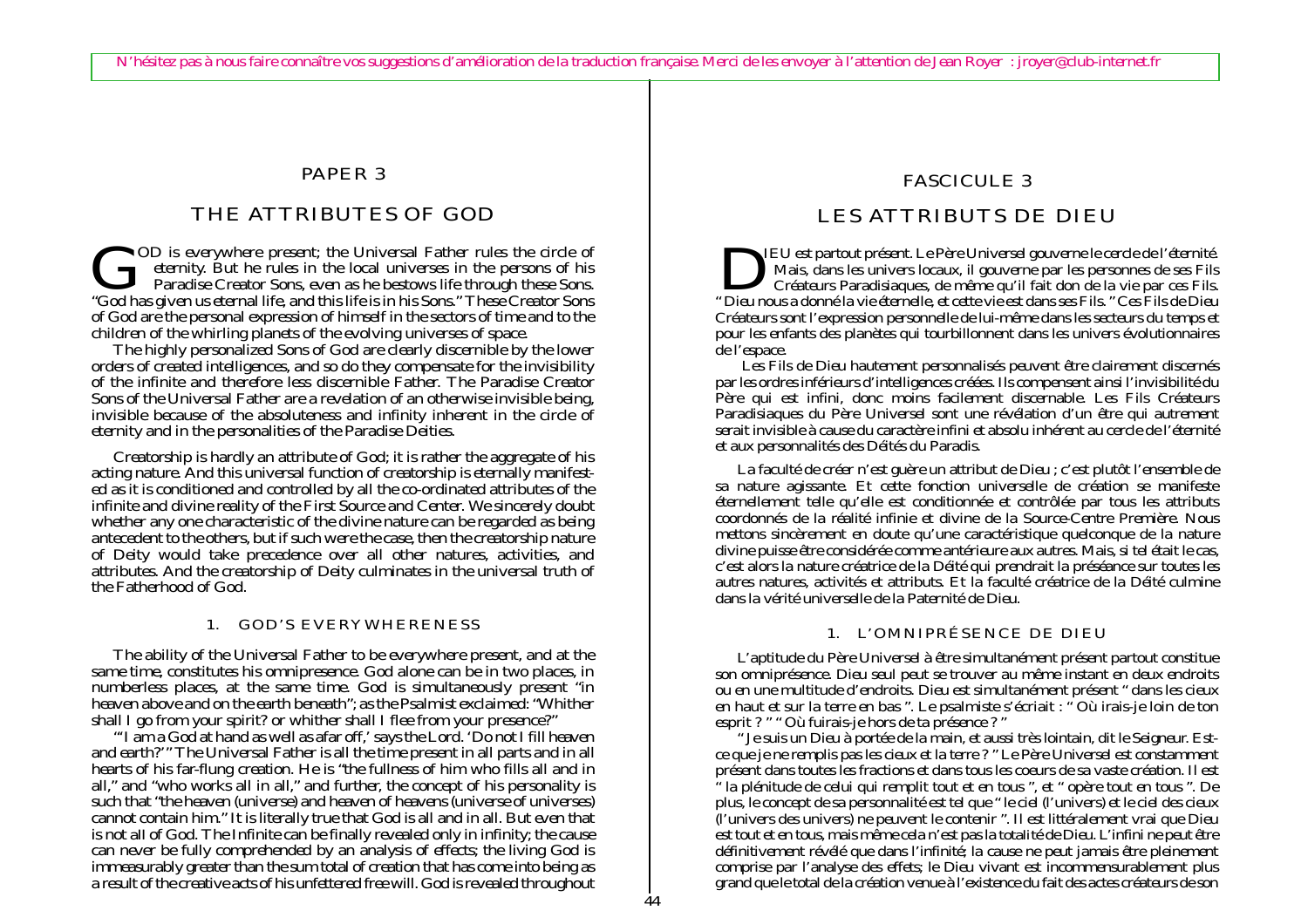the cosmos, but the cosmos can never contain or encompass the entirety of the infinity of God.

The Father's presence unceasingly patrols the master universe. "His going forth is from the end of the heaven, and his circuit to the ends of it; and there is nothing hidden from the light thereof."

The creature not only exists in God, but God also lives in the creature. "We know we dwell in him because he lives in us; he has given us his spirit. This gift from the Paradise Father is man's inseparable companion." "He is the everpresent and all-pervading God." "The spirit of the everlasting Father is concealed in the mind of every mortal child." "Man goes forth searching for a friend while that very friend lives within his own heart." "The true God is not afar off; he is a part of us; his spirit speaks from within us." "The Father lives in the child. God is always with us. He is the guiding spirit of eternal destiny."

Truly of the human race has it been said, "You are of God" because "he who dwells in love dwells in God, and God in him." Even in wrongdoing you torment the indwelling gift of God, for the Thought Adjuster must needs go through the consequences of evil thinking with the human mind of its incarceration.

The omnipresence of God is in reality a part of his infinite nature; space constitutes no barrier to Deity. God is, in perfection and without limitation, discernibly present only on Paradise and in the central universe. He is not thus observably present in the creations encircling Havona, for God has limited his direct and actual presence in recognition of the sovereignty and the divine prerogatives of the co-ordinate creators and rulers of the universes of time and space. Hence must the concept of the divine presence allow for a wide range of both mode and channel of manifestation embracing the presence circuits of the Eternal Son, the Infinite Spirit, and the Isle of Paradise. Nor is it always possible to distinguish between the presence of the Universal Father and the actions of his eternal co-ordinates and agencies, so perfectly do they fulfill all the infinite requirements of his unchanging purpose. But not so with the personality circuit and the Adjusters; here God acts uniquely, directly, and exclusively.

The Universal Controller is potentially present in the gravity circuits of the Isle of Paradise in all parts of the universe at all times and in the same degree, in accordance with the mass, in response to the physical demands for this presence, and because of the inherent nature of all creation which causes all things to adhere and consist in him. Likewise is the First Source and Center potentially present in the Unqualified Absolute, the repository of the uncreated universes of the eternal future. God thus potentially pervades the physical universes of the past, present, and future. He is the primordial foundation of the coherence of the so-called material creation. This nonspiritual Deity potential becomes actual here and there throughout the level of physical existences by the inexplicable intrusion of some one of his exclusive agencies upon the stage of universe action.

The mind presence of God is correlated with the absolute mind of the Conjoint Actor, the Infinite Spirit, but in the finite creations it is better discerned in the everywhere functioning of the cosmic mind of the Paradise Master Spirits. Just as the First Source and Center is potentially present in the mind circuits of the Conjoint Actor, so is he potentially present in the tensions of the Universal Absolute. But mind of the human order is a bestowal of the Daughters of the Conjoint Actor, the Divine Ministers of the evolving universes.

libre arbitre sans entraves. Dieu est révélé dans tout le cosmos, mais le cosmos ne saurait jamais contenir ni englober l'infinité de Dieu dans son intégralité.

La présence du Père sillonne sans cesse le maitre univers. " Il sort du bout des cieux et circule jusqu'à leurs extrémités, et il n'y a rien de caché à sa lumière. "

Non seulement la créature existe en Dieu, mais Dieu vit aussi dans la créature. " Nous savons que nous demeurons en lui parce qu'il vit en nous; il nous a donné son esprit. Ce don du Père du Paradis est le compagnon inséparable de l'homme. " " Il est le Dieu toujours présent et pénétrant tout. " " L'esprit du Père éternel est caché dans le mental de chaque enfant mortel. " " L'homme sort à la recherche d'un ami, alors que ce même ami vit dans son propre coeur. " " Le vrai Dieu n'est pas lointain, il fait partie de nous, son esprit parle de notre intérieur. " " Le Père vit dans l'enfant. Dieu est toujours avec nous. Il est l'esprit dirigeant de la destinée éternelle. "

On a dit à juste titre de la race humaine : " Vous êtes de Dieu, parce que quiconque demeure dans l'amour demeure en Dieu et Dieu en lui. " Mais aussi vous tourmentez le don intérieur de Dieu par vos écarts de conduite, car il faut bien que l'Ajusteur de Pensée subisse les conséquences des mauvaises pensées en même temps que le mental humain où il est emprisonné.

En réalité, l'omniprésence de Dieu fait partie de sa nature infinie. L'espace ne constitue pas un obstacle pour la Déité. La présence de Dieu dans sa perfection et son infinité n'est discernable qu'au Paradis et dans l'univers central. Il n'est ainsi pas présent d'une manière observable dans les créations qui entourent Havona, car Dieu a limité sa présence directe et effective en reconnaissance de la souveraineté et des prérogatives divines des chefs et créateurs coordonnés des univers du temps et de l'espace. Dans le concept de la présence divine, il faut donc laisser place à un large champ de modalités et de canaux de manifestation embrassant les circuits de présence du Fils Éternel, de l'Esprit Infini et de l'Ile du Paradis. Il n'est pas non plus toujours possible de distinguer entre la présence du Père Universel et les actes de ses éternels coordonnés et agents, tellement ceux-ci satisfont avec perfection aux exigences infinies de son dessein invariant. Mais il n'en est pas de même avec le circuit de personnalité et les Ajusteurs. Ici, Dieu agit uniquement, directement et exclusivement.

Le Contrôleur Universel est potentiellement présent dans les circuits de gravité de l'Ile du Paradis, dans toutes les parties de l'univers, en tous temps et au même degré, en conformité avec la masse, en réponse à la demande physique pour cette présence, et à cause de la nature inhérente à toute création qui fait que toutes choses adhèrent à lui et subsistent en lui. Similairement, la Source-Centre Première est potentiellement présente dans l'Absolu Non Qualifié, entrepôt des univers incréés de l'éternel futur. Dieu imprègne ainsi potentiellement les univers physiques du passé, du présent et de l'avenir. La création dite matérielle est cohérente, parce qu'il en est le fondement primordial. Ce potentiel non spirituel de Déité devient actuel çà et là sur tout le niveau des existences physiques par l'intrusion inexplicable de l'un de ses intermédiaires exclusifs dans le champ d'action de l'univers.

La présence mentale de Dieu est en corrélation avec le mental absolu de l'Acteur Conjoint, l'Esprit Infini. Mais, dans les créations finies, on la discerne mieux dans le fonctionnement omniprésent du mental cosmique des Maitres Esprits du Paradis. De même que la Source-Centre Première est potentiellement présente dans les circuits mentaux de l'Acteur Conjoint, de même elle est potentiellement présente dans les tensions de l'Absolu Universel. Mais le mental du genre humain est un don des Filles de l'Acteur Conjoint, les Divines Ministres des univers en évolution.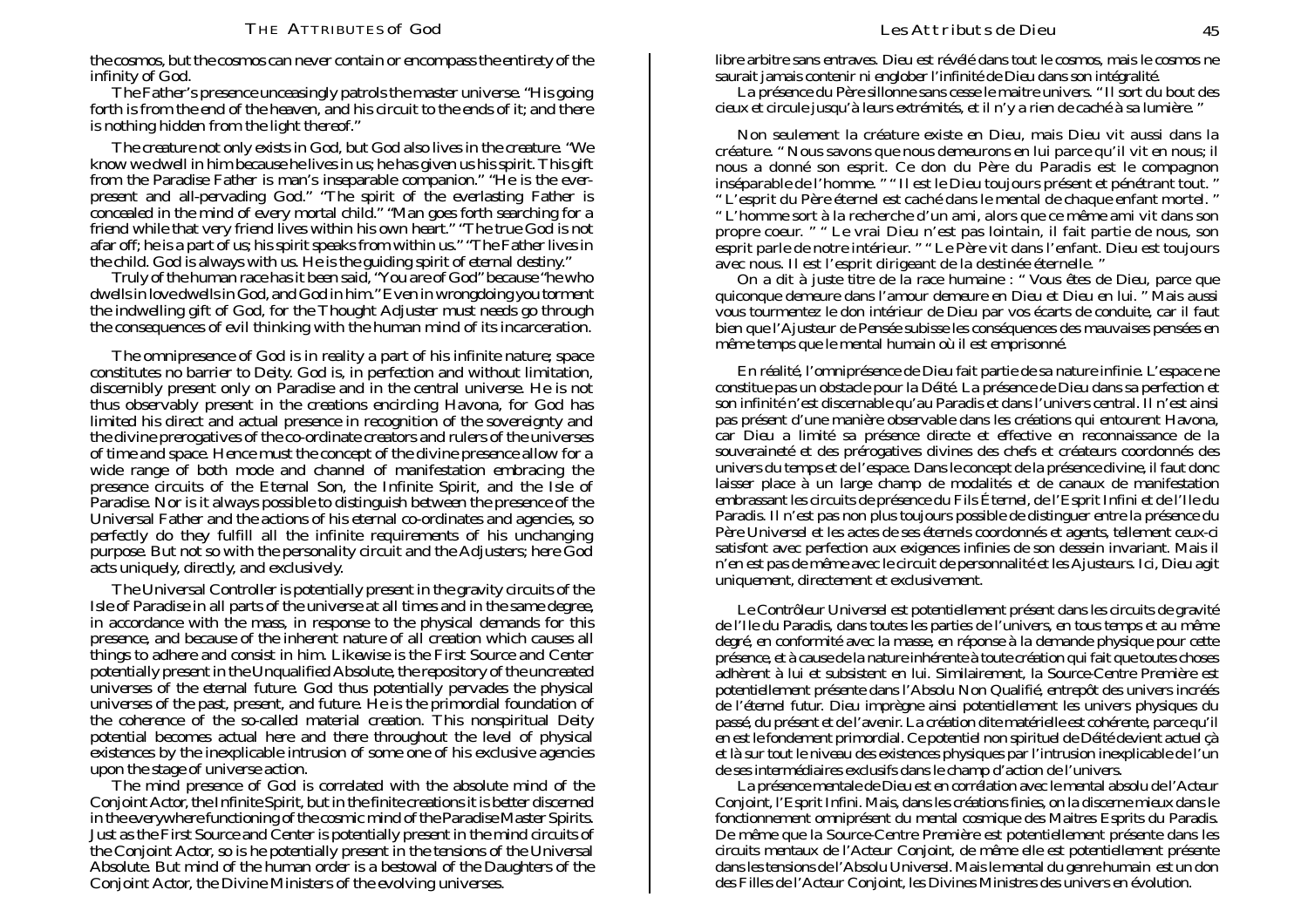The everywhere-present spirit of the Universal Father is co-ordinated with the function of the universal spirit presence of the Eternal Son and the everlasting divine potential of the Deity Absolute. But neither the spiritual activity of the Eternal Son and his Paradise Sons nor the mind bestowals of the Infinite Spirit seem to exclude the direct action of the Thought Adjusters, the indwelling fragments of God, in the hearts of his creature children.

Concerning God's presence in a planet, system, constellation, or a universe, the degree of such presence in any creational unit is a measure of the degree of the evolving presence of the Supreme Being: It is determined by the en masse recognition of God and loyalty to him on the part of the vast universe organization, running down to the systems and planets themselves. Therefore God's precious presence that, when some planets (or even systems) have plunged far into spiritual darkness, they are in a certain sense quarantined, or partially isolated from intercourse with the larger units of creation. And all this, as it operates on Urantia, is a spiritually defensive reaction of the majority of the worlds to save themselves, as far as possible, from suffering the isolating consequences of the alienating acts of a headstrong, wicked, and rebellious minority.

While the Father parentally encircuits all his sons—all personalities—his influence in them is limited by the remoteness of their origin from the Second and the Third Persons of Deity and augmented as their destiny attainment nears such levels. The *fact* of God's presence in creature minds is determined by whether or not they are indwelt by Father fragments, such as the Mystery Monitors, but his *effective* presence is determined by the degree of co-operation accorded these indwelling Adjusters by the minds of their sojourn.

The fluctuations of the Father's presence are not due to the changeableness of God. The Father does not retire in seclusion because he has been slighted; having been endowed with the power of choice (concerning himself), his children, in the exercise of that choice, directly determine the degree and limitations of the Father's divine influence in their own hearts and souls. The Father has freely bestowed himself upon us without limit and without favor. He is no respecter of persons, planets, systems, or universes. In the sectors of time he confers differential honor only on the Paradise personalities of God the Sevenfold, the co-ordinate creators of the finite universes.

### 2. GOD'S INFINITE POWER

All the universes know that "the Lord God omnipotent reigns." The affairs of this world and other worlds are divinely supervised. "He does according to his will in the army of heaven and among the inhabitants of the earth." It is eternally true, "there is no power but of God."

Within the bounds of that which is consistent with the divine nature, it is literally true that "with God all things are possible." The long-drawn-out evolutionary processes of peoples, planets, and universes are under the perfect control of the universe creators and administrators and unfold in accordance with the eternal purpose of the Universal Father, proceeding in harmony and order and in keeping with the all-wise plan of God. There is only one lawgiver. He upholds the worlds in space and swings the universes around the endless circle of the eternal circuit.

L'esprit omniprésent du Père Universel est coordonné avec la fonction de présence de l'esprit universel du Fils Éternel et le potentiel divin perpétuel de l'Absolu de Déité. Mais ni l'activité spirituelle du Fils Éternel e paradisiaques, ni les effusions de mental de l'Esprit Infini ne paraissent exclure l'action directe des Ajusteurs de Pensée, les fragments intérieurs de Dieu, dans le coeur des créatures, ses enfants.

En ce qui concerne la présence de Dieu dans une planète, un système, une constellation ou un univers, le degré de cette présence, et dans l'une quelconque de ces unités de création, se mesure par le degré de la présence évoluante de l'Être Suprême. Ce degré est déterminé par la reconnaissance en masse de Dieu et la loyauté envers lui de la part des vastes organisations de l'univers, allant jusqu'aux systèmes et aux planètes elles-mêmes. C'est donc parfois avec l'espoir de conserver et de sauvegarder ces phases de la précieuse présence de Dieu que, lorsque certaines planètes (voire des systèmes) ont plongé profondément dans les ténèbres spirituelles, elles sont mises en quarantaine,ou partiellement coupées des rapports avec les unités plus vastes de la création. Tout ceci, comme c'est le cas pour Urantia, est une réaction spirituellement défensive de la majorité des mondes. Ils cherchent autant que possible à se mettre à l'abri de l'isolement résultant des actes séparateurs commis par une minorité entêtée, méchante et rebelle.

Alors que le Père englobe dans ses circuits parentaux tous ses fils—toutes les personnalités—son influence sur eux est limitée parce que leur origine est éloignée des Seconde et Troisième Personnes de la Déité; elle s'accroit lorsque la réalisation de leur destinée se rapproche de tels niveaux. La présence ou l'absence, dans le mental d'une créature, d'un fragment du Père, tel qu'un Moniteur de Mystère, détermine la présence de Dieu *en fait*. Mais la présence *efficace* de Dieu est déterminée par le degré de coopération accordé à ces Ajusteurs intérieurs par le mental dans lequel ils séjournent.

Les fluctuations de la présence du Père ne sont pas dues à la variabilité de Dieu. Le Père ne se retire pas dans la solitude parce qu'il a été mésestimé. Son affection n'est pas aliénée du fait qu'une créature a mal agi. Ses enfants ont reçu le pouvoir de choisir en ce qui Le concerne. Ce sont donc ses enfants qui, dans l'exercice de ce choix, déterminent directement le degré et les limitations de l'influence divine du Père dans leur propre coeur et leur propre âme. Le Père s'est librement effusé lui-même sur nous sans limites et sans faveurs. Il ne fait pas acception de personnes, de planètes, de systèmes, ni d'univers. Dans les secteurs du temps, il ne confère d'honneur différentiel qu'aux personnalités paradisiaques de Dieu le Septuple, les créateurs coordonnés des univers finis.

### 2. LE POUVOIR INFINI DE DIEU

Tous les univers savent que " l'omnipotent Seigneur Dieu règne ". Les affaires de ce monde et des autres mondes sont divinement supervisées. " Il agit selon sa volonté dans l'armée des cieux et parmi les habitants de la terre. " Il est éternellement vrai qu'il n'y a " pas de pouvoir, sinon de Dieu ".

Dans les limites de ce qui cadre avec la nature divine, il est littéralement vrai " qu'avec Dieu toutes choses sont possibles ". Les processus évolutionnaires prolongés des peuples, des planètes et des univers sont parfaitement contrôlés par les créateurs et administrateurs des univers. Ils se déroulent selon le dessein éternel du Père Universel, suivent leur cours en ordre et en harmonie, et se conforment au plan infiniment sage de Dieu. Il n'y a qu'un seul législateur. Il soutient les mondes dans l'espace et fait circuler les univers au long de l'orbite sans fin du circuit éternel.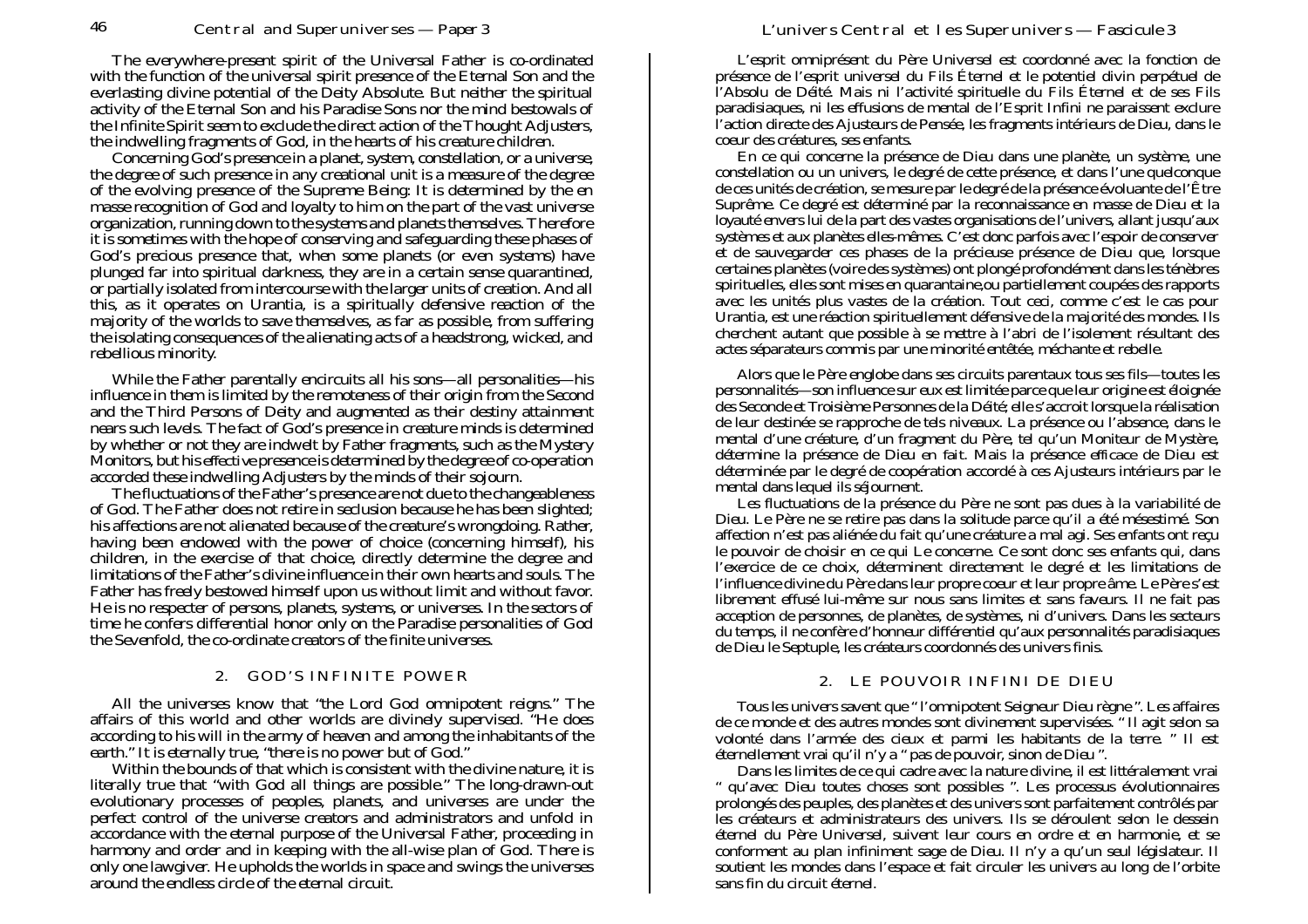Of all the divine attributes, his omnipotence, especially as it prevails in the material universe, is the best understood. Viewed as an unspiritual phenomenon, God is energy. This declaration of physical fact is predicated on the incomprehensible truth that the First Source and Center is the primal cause of the universal physical phenomena of all space. From this divine activity all physical energy and other material manifestations are derived. Light, that is, light without heat, is another of the nonspiritual manifestations of the Deities. And there is still another form of nonspiritual energy which is virtually unknown on Urantia; it is as yet unrecognized.

God controls all power; he has made "a way for the lightning"; he has ordained the circuits of all energy. He has decreed the time and manner of the manifestation of all forms of energy-matter. And all these things are held forever in his everlasting grasp—in the gravitational control centering on nether Paradise. The light and energy of the eternal God thus swing on forever around his majestic circuit, the endless but orderly procession of the starry hosts composing the universe of universes. All creation circles eternally around the Paradise-Personality center of all things and beings.

The omnipotence of the Father pertains to the everywhere dominance of the absolute level, whereon the three energies, material, mindal, and spiritual, are indistinguishable in close proximity to him—the Source of all things. Creature mind, being neither Paradise monota nor Paradise spirit, is not directly responsive to the Universal Father. God *adjusts* with the mind of imperfection—with Urantia mortals through the Thought Adjusters.

The Universal Father is not a transient force, a shifting power, or a fluctuating energy. The power and wisdom of the Father are wholly adequate to cope with any and all universe exigencies. As the emergencies of human experience arise, he has foreseen them all, and therefore he does not react to the affairs of the universe in a detached way but rather in accordance with the dictates of eternal wisdom and in consonance with the mandates of infinite judgment. Regardless of appearances, the power of God is not functioning in the universe as a blind force.

Situations do arise in which it appears that emergency rulings have been made, that natural laws have been suspended, that misadaptations have been recognized, and that an effort is being made to rectify the situation; but such is not the case. Such concepts of God have their origin in the limited range of your viewpoint, in the finiteness of your comprehension, and in the circumscribed scope of your survey; such misunderstanding of God is due to the profound ignorance you enjoy regarding the existence of the higher laws of the realm, the magnitude of the Father's character, the infinity of his attributes, and the fact of his free-willness.

The planetary creatures of God's spirit indwelling, scattered hither and yon throughout the universes of space, are so nearly infinite in number and order, their intellects are so diverse, their minds are so limited and sometimes so gross, their vision is so curtailed and localized, that it is almost impossible to formulate generalizations of law adequately expressive of the Father's infinite attributes and at the same time to any degree comprehensible to these created intelligences. Therefore, to you the creature, many of the acts of the all-powerful Creator seem to be arbitrary, detached, and not infrequently heartless and cruel. But again I assure you that this is not true. God's doings are all purposeful, intelligent, wise, kind, and eternally considerate of the best good, not always of an individual being, an individual race, an individual

#### Les Attributs de Dieu 47

De tous les attributs de Dieu, c'est son omnipotence, spécialement telle qu'elle prédomine dans les univers matériels, qui est la mieux comprise. Vu comme un phénomène non spirituel, Dieu est énergie. Cette affirmation d'un fait physique est basée sur la vérité incompréhensible que la Source-Centre Première est la cause primordiale des phénomènes physiques universels de tout l'espace. Toute l'énergie physique et les autres manifestations matérielles dérivent de cette activité divine. La lumière, nous voulons dire la lumière sans chaleur, est une autre manifestation non spirituelle des Déités. Et il existe une autre forme d'énergie non spirituelle encore pratiquement inconnue sur Urantia, parce qu'elle n'y est pas encore reconnue.

Dieu contrôle tout pouvoir. Il a tracé " un chemin pour l'éclair ". Il a ordonné les circuits de toutes les énergies. Il a décrété l'heure et le mode de manifestation de toutes les formes d'énergie-matière. Et toutes ces choses sont maintenues pour toujours sous sa perpétuelle emprise—sous le contrôle gravitationnel centré dans le bas Paradis. La lumière et l'énergie du Dieu éternel tournent ainsi indéfiniment autour de son circuit majestueux formé par la procession sans fin, mais ordonnée, des nuées d'étoiles composant l'univers des univers. Toute la création circule éternellement autour de la Personnalité Paradisiaque, centre de toutes les choses et de tous les êtres.

L'omnipotence du Père se rattache à la prédominance omniprésente du niveau absolu où les trois énergies matérielle, mentale et spirituelle ne peuvent se distinguer à proximité de lui—la Source de toutes choses. Le mental des créatures n'étant ni la monota du Paradis, ni l'esprit du Paradis, ne répond pas directement au Père Universel. Dieu fait des *ajustements* avec le mental d'imperfection—avec les mortels d'Urantia, par l'intermédiaire des Ajusteurs de Pensée.

Le Père Universel n'est ni une force transitoire, ni un pouvoir changeant, ni une énergie fluctuante. Le pouvoir et la sagesse du Père sont parfaitement adéquats pour faire face à toutes les exigences de l'univers. Lorsque des circonstances critiques se présentent dans l'expérience humaine, il les a toutes prévues. Il ne réagit donc pas aux affaires de l'univers d'une manière détachée, mais plutôt en accord avec les prescriptions de la sagesse éternelle et en harmonie avec les commandements d'un jugement infini. En dépit des apparences, le pouvoir de Dieu ne fonctionne pas comme une force aveugle dans l'univers.

Il se produit des circonstances dans lesquelles il semble que des règles d'urgence aient été établies, des lois naturelles suspendues, des inadaptations reconnues et un effort fait pour rectifier la situation, mais tel n'est pas le cas. Ces concepts de Dieu ont pris naissance dans l'horizon limité de votre point de vue, dans le caractère fini de votre compréhension et dans la portée restreinte de votre vue d'ensemble. Une telle méconnaissance de Dieu est due à la profonde ignorance où vous vous trouvez de l'existence des lois supérieures du royaume, de la grandeur du caractère du Père, de l'infinité de ses attributs et du fait de son libre arbitre.

Les créatures planétaires habitées par un esprit de Dieu et dispersées çà et là dans les univers de l'espace sont si près d'être infinies en nombre et en ordres, leurs intellects sont si divers, leurs capacités mentales sont si limitées et parfois si grossières, leur vision est si restreinte et si localisée, qu'il est à peu près impossible de formuler des lois générales exprimant convenablement les attributs infinis du Père, et restant en même temps quelque peu compréhensibles pour ces intelligences créées. C'est pourquoi, pour vous les créatures, de nombreux actes du Créateur tout-puissant paraissent arbitraires, détachés, et assez souvent impitoyables et cruels. Mais je vous assure de nouveau que ce n'est pas vrai. Les actes de Dieu sont tous intentionnels, intelligents, sages et bienveillants; ils prennent éternellement en considération le plus grand bien, non toujours d'un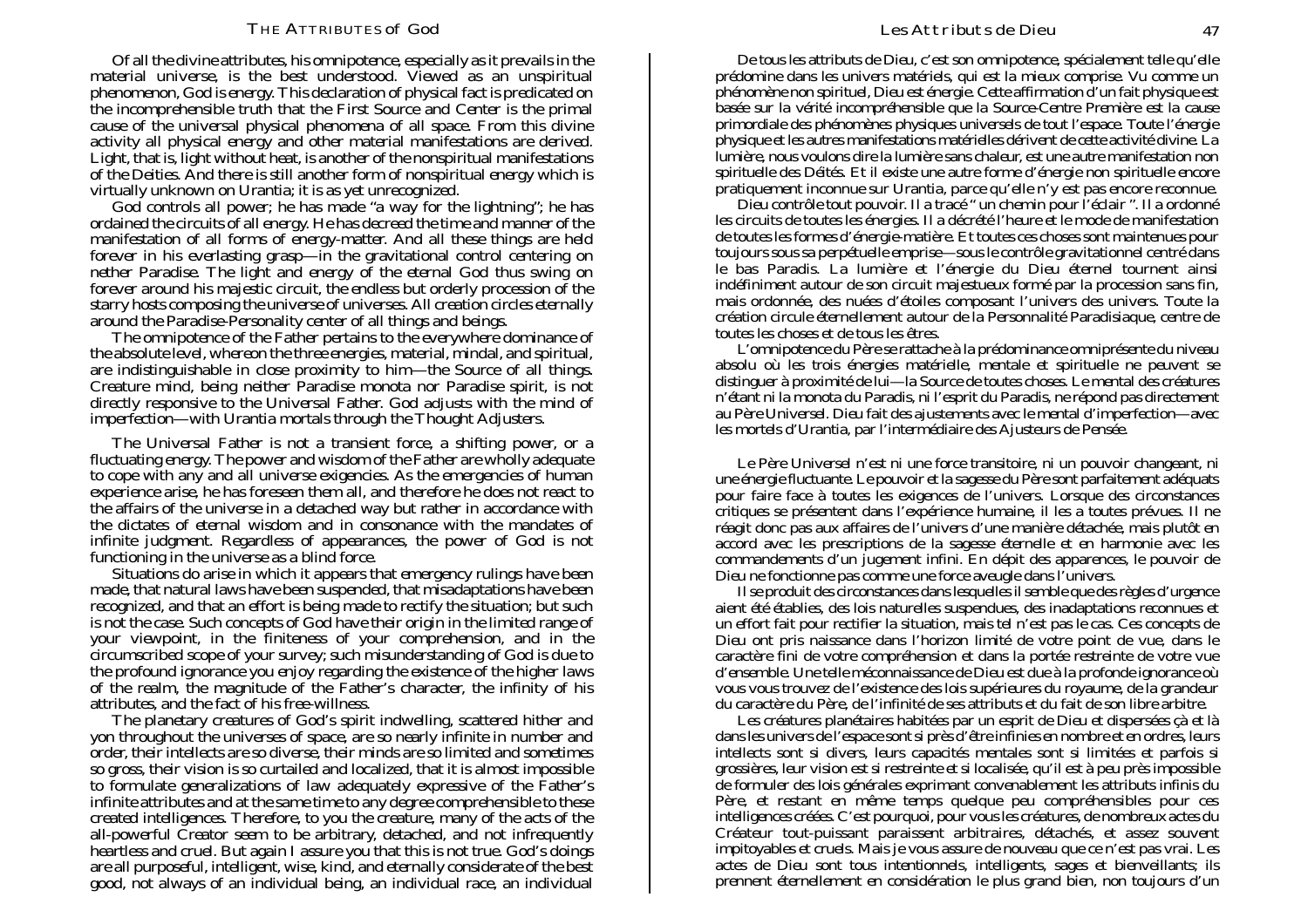planet, or even an individual universe; but they are for the welfare and best good of all concerned, from the lowest to the highest. In the epochs of time the welfare of the part may sometimes appear to differ from the welfare of the whole; in the circle of eternity such apparent differences are nonexistent.

We are all a part of the family of God, and we must therefore sometimes share in the family discipline. Many of the acts of God which so disturb and confuse us are the result of the decisions and final rulings of all-wisdom, empowering the Conjoint Actor to execute the choosing of the infallible will of the infinite mind, to enforce the decisions of the personality of perfection, whose survey, vision, and solicitude embrace the highest and eternal welfare of all his vast and far-flung creation.

Thus it is that your detached, sectional, finite, gross, and highly materialistic viewpoint and the limitations inherent in the nature of your being constitute such a handicap that you are unable to see, comprehend, or know the wisdom and kindness of many of the divine acts which to you seem fraught with such crushing cruelty, and which seem to be characterized by such utter indifference to the comfort and welfare, to the planetary happiness and personal prosperity, of your fellow creatures. It is because of the limits of human vision, it is because of your circumscribed understanding and finite comprehension, that you misunderstand the motives, and pervert the purposes, of God. But many things occur on the evolutionary worlds which are not the personal doings of the Universal Father.

The divine omnipotence is perfectly co-ordinated with the other attributes of the personality of God. The power of God is, ordinarily, only limited in its universe spiritual manifestation by three conditions or situations:

1. By the nature of God, especially by his infinite love, by truth, beauty, and goodness.

2. By the will of God, by his mercy ministry and fatherly relationship with the personalities of the universe.

3. By the law of God, by the righteousness and justice of the eternal Paradise Trinity.

God is unlimited in power, divine in nature, final in will, infinite in attributes, eternal in wisdom, and absolute in reality. But all these characteristics of the Universal Father are unified in Deity and universally expressed in the Paradise Trinity and in the divine Sons of the Trinity. Otherwise, outside of Paradise and the central universe of Havona, everything pertaining to God is limited by the evolutionary presence of the Supreme, conditioned by the eventuating presence of the Ultimate, and co-ordinated by the three existential Absolutes—Deity, Universal, and Unqualified. And God's presence is thus limited because such is the will of God.

## 3. GOD'S UNIVERSAL KNOWLEDGE

"God knows all things." The divine mind is conscious of, and conversant with, the thought of all creation. His knowledge of events is universal and perfect. The divine entities going out from him are a part of him; he who "balances the clouds" is also "perfect in knowledge." "The eyes of the Lord are in every place." Said your great teacher of the insignificant sparrow, "One of them shall not fall

être, d'une race ou d'une planète individuels, ou même d'un univers individuel, mais ils tendent au bien-être et au meilleur bien de tous ceux qu'ils concernent, depuis les plus humbles jusqu'aux plus élevés. Dans les époques du temps, il arrive que le bien-être d'une fraction paraisse différer du bien-être de l'ensemble. Dans le cercle de l'éternité, ces apparentes différences n'existent pas.

Nous faisons tous partie de la famille de Dieu; il faut donc que nous participions quelquefois à la discipline de famille. Beaucoup d'actes de Dieu qui nous troublent tant et nous déroutent résultent des décisions et des ordonnances finales de la sagesse totale permettant à l'Acteur Conjoint de suivre la ligne de conduite choisie par la volonté infaillible du mental infini et d'imposer les décisions de la personnalité parfaite dont la vue d'ensemble, la vision, la sollicitude embrassent le bien-être éternel le plus élevé de toute son immense création.

Votre point de vue isolé, fragmentaire, fini, grossier et grandement matérialiste, et les limitations inhérentes à la nature de votre être constituent un handicap qui vous empêche de voir, de comprendre ou de connaître la sagesse et la bienveillance de beaucoup d'actes divins. Ceux-ci vous apparaissent remplis d'une cruauté écrasante et caractérisés par une indifférence totale pour le confort et le bien-être, pour le bonheur planétaire et la prospérité personnelle de vos contemporains. C'est à cause des bornes de la vision humaine, de votre intellect circonscrit et de votre compréhension finie que vous vous méprenez sur les mobiles de Dieu et que vous dénaturez ses desseins. Mais, sur les mondes en évolution, il arrive beaucoup de choses qui ne sont pas l'oeuvre personnelle du Père Universel.

L'omnipotence divine est parfaitement coordonnée avec les autres attributs de la personnalité de Dieu. Le pouvoir de Dieu dans ses manifestations spirituelles de l'univers n'est généralement limité que par trois conditions ou situations :

1. Par la nature de Dieu, spécialement par son amour infini, par la vérité, la beauté et la bonté.

2. Par la volonté de Dieu, par son ministère de miséricorde et par ses relations paternelles avec les personnalités de l'univers.

3. Par la loi de Dieu, par la droiture et la justice de l'éternelle Trinité du Paradis.

Dieu est illimité dans son pouvoir, divin dans sa nature, final dans sa volonté, infini dans ses attributs, éternel dans sa sagesse et absolu dans sa réalité. Mais toutes ces caractéristiques du Père Universel sont unifiées dans la Déité, et elles trouvent leur expression universelle dans la Trinité du Paradis et dans les divins Fils de la Trinité. Autrement, en dehors du Paradis et de l'univers central de Havona, tout ce qui concerne Dieu est limité par la présence évolutionnaire du Suprême, conditionné par la présence en cours d'extériorisation de l'Ultime et coordonné par les trois Absolus existentiels—l'Absolu de Déité, l'Absolu Universel et l'Absolu Non Qualifié. La présence de Dieu est ainsi limitée parce que telle est la volonté de Dieu.

### 3. LA CONNAISSANCE UNIVERSELLE DE DIEU

" Dieu connaît toutes choses. " Le mental divin est conscient de toutes les pensées de la création et familière avec elles. Sa connaissance des évènements est universelle et parfaite. Les entités divines émanant de lui sont une partie de lui. Celui qui " équilibre les nuages " est aussi " parfait en connaissance ". "Les yeux du Seigneur sont en tous lieux. " Votre grand maitre a dit des moineaux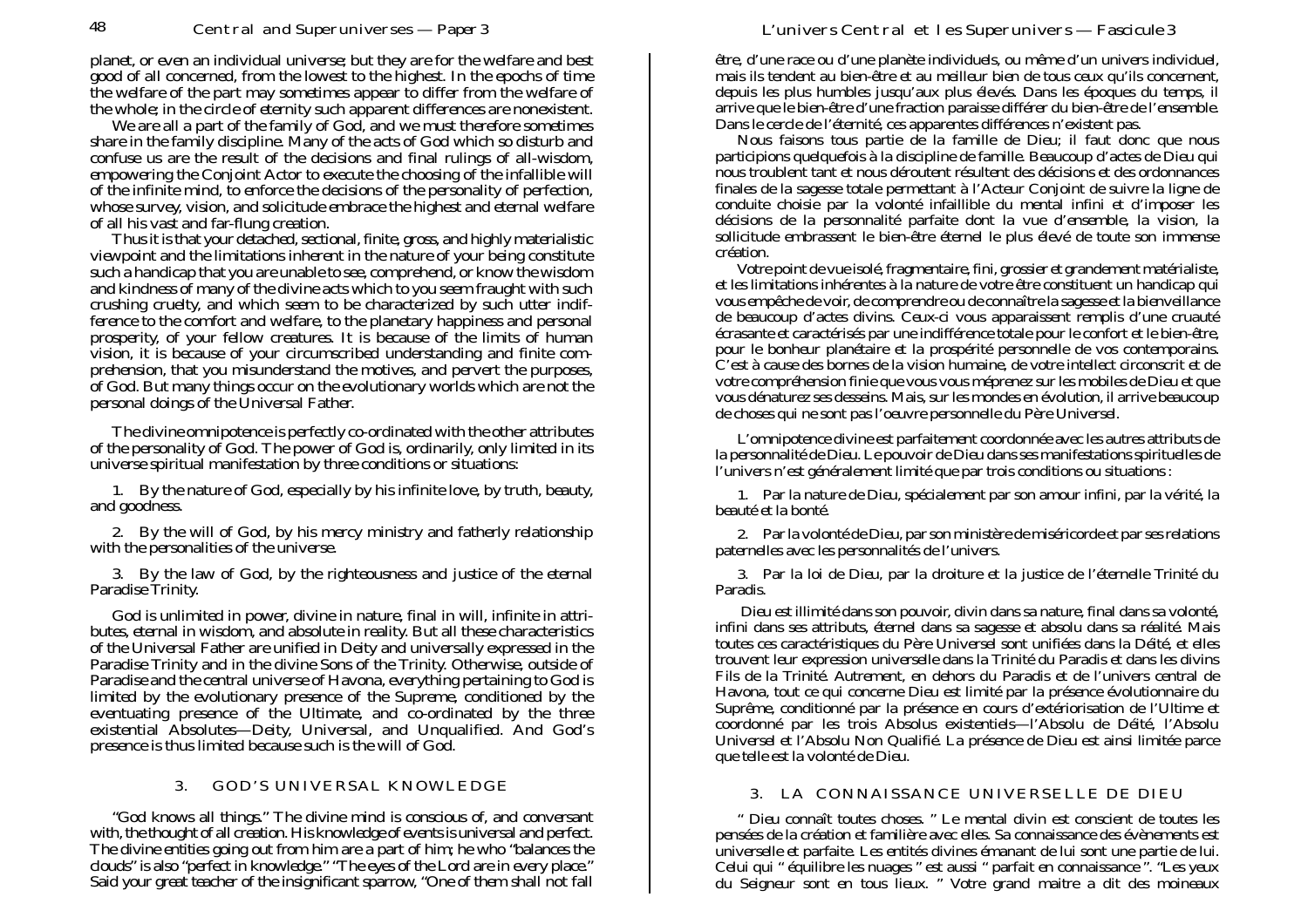to the ground without my Father's knowledge," and also, "The very hairs of your head are numbered." "He tells the number of the stars; he calls them all by their names."

The Universal Father is the only personality in all the universe who does actually know the number of the stars and planets of space. All the worlds of every universe are constantly within the consciousness of God. He also says: "I have surely seen the affliction of my people, I have heard their cry, and I know their sorrows." For "the Lord looks from heaven; he beholds all the sons of men; from the place of his habitation he looks upon all the inhabitants of the earth." Every creature child may truly say: "He knows the way I take, and when he has tried me, I shall come forth as gold." "God knows our downsittings and our uprisings; he understands our thoughts afar off and is acquainted with all our ways." "All things are naked and open to the eyes of him with whom we have to do." And it should be a real comfort to every human being to understand that "he knows your frame; he remembers that you are dust." Jesus, speaking of the living God, said, "Your Father knows what you have need of even before you ask him."

God is possessed of unlimited power to know all things; his consciousness is universal. His personal circuit encompasses all personalities, and his knowledge of even the lowly creatures is supplemented indirectly through the descending series of divine Sons and directly through the indwelling Thought Adjusters. And furthermore, the Infinite Spirit is all the time everywhere present.

We are not wholly certain as to whether or not God chooses to foreknow events of sin. But even if God should foreknow the freewill acts of his children, such foreknowledge does not in the least abrogate their freedom. One thing is certain: God is never subjected to surprise.

Omnipotence does not imply the power to do the nondoable, the ungodlike act. Neither does omniscience imply the knowing of the unknowable. But such statements can hardly be made comprehensible to the finite mind. The creature can hardly understand the range and limitations of the will of the Creator.

#### 4. GOD'S LIMITLESSNESS

The successive bestowal of himself upon the universes as they are brought into being in no wise lessens the potential of power or the store of wisdom as they continue to reside and repose in the central personality of Deity. In potential of force, wisdom, and love, the Father has never lessened aught of his possession nor become divested of any attribute of his glorious personality as the result of the unstinted bestowal of himself upon the Paradise Sons, upon his subordinate creations, and upon the manifold creatures thereof.

The creation of every new universe calls for a new adjustment of gravity; but even if creation should continue indefinitely, eternally, even to infinity, so that eventually the material creation would exist without limitations, still the power of control and co-ordination reposing in the Isle of Paradise would be found equal to, and adequate for, the mastery, control, and co-ordination of such an infinite universe. And subsequent to this bestowal of limitless force and power upon a boundless universe, the Infinite would still be surcharged with the same degree of force and energy; the Unqualified Absolute would still be undiminished; God would still possess the same infinite potential, just as if force,

insignifiants : " Il n'en tombera pas un au sol sans que mon Père le sache. " Et aussi : " Les cheveux mêmes de votre tête sont comptés. " " Il dénombre les étoiles et les appelle toutes par leur nom. "

Le Père Universel est la seule personnalité dans tout l'univers qui connaisse effectivement le nombre des étoiles et des planètes de l'espace. Dieu a constamment dans sa conscience tous les mondes de chaque univers. Il dit aussi : " J'ai certes vu l'affliction de mon peuple, j'ai entendu ses plaintes et je connais ses souffrances. " Car " le Seigneur contemple depuis les cieux, il voit tous les fils des hommes et il regarde du lieu de sa demeure tous les habitants de la terre ". Tout enfant de la création peut dire en vérité : " Il connaît le chemin que je prends et, lorsqu'il m'aura éprouvé, j'en sortirai comme de l'or. " " Dieu connaît nos reculs et nos avances, il comprend nos pensées de loin et toutes nos voies lui sont familières. " " Toutes choses sont nues et ouvertes aux yeux de celui à qui nous avons à faire. " Et tout être humain devrait être réellement consolé en comprenant qu'" il connaît votre structure, il se souvient que vous êtes poussière ". Parlant du Dieu vivant, Jésus a dit : " Votre Père sait ce dont vous avez besoin avant même que vous le lui demandiez. "

Dieu possède un pouvoir illimité de connaître toutes choses. Sa conscience est universelle. Son circuit personnel embrasse toutes les personnalités, et sa connaissance des créatures, même inférieures, est complétée indirectement par la série descendante des Fils divins, et directement par les Ajusteurs de Pensée intérieurs. En outre, l'Esprit Infini est constamment présent partout.

Nous ne savons pas avec une certitude complète si Dieu choisit ou non de connaître d'avance les cas de péché. Mais, même si Dieu connaissait d'avance les actes de libre arbitre de ses enfants, sa prescience n'abrogerait nullement leur liberté. Une chose est certaine: Dieu n'est jamais pris au dépourvu.

L'omnipotence n'implique pas le pouvoir de faire ce qui est infaisable, des actes non divins. L'omniscience n'implique pas non plus la connaissance de ce qui est inconnaissable. Mais il n'est guère possible de faire comprendre ces exposés au mental fini. La créature peut difficilement comprendre la portée et les limites de la volonté du Créateur.

### 4. LE CARACTÈRE ILLIMITÉ DE DIEU

Le fait que Dieu s'effuse successivement sur les univers à mesure qu'ils sont créés ne diminue en aucune manière le potentiel de pouvoir ni la réserve de sagesse qui continuent à résider et à reposer dans la personnalité centrale de la Déité. En potentiel de force, de sagesse et d'amour, le Père n'a jamais rien réduit de ce qu'il possédait. Jamais non plus il n'a été dépouillé d'un attribut quelconque de sa glorieuse personnalité pour s'être donné sans compter aux Fils du Paradis, à ses créations subordonnées et aux multiples créatures de celles-ci.

Chaque fois qu'un nouvel univers est créé, il faut un nouvel ajustement de la gravité; mais, même si la création se poursuivait indéfiniment, éternellement, et même jusqu'à l'infinité, au point que la création matérielle existerait sans limitations, même alors, on constaterait que le pouvoir de contrôle et de coordination existant dans l'Ile du Paradis reste suffisant et adéquat pour le contrôle, la maitrise et la coordination d'un tel univers infini. Après une telle effusion de force et de pouvoir illimités sur un univers illimité, l'Infini resterait encore surchargé du même degré de force et d'énergie. L'Absolu Non Qualifié subsisterait encore sans diminution. Dieu possèderait encore le même potentiel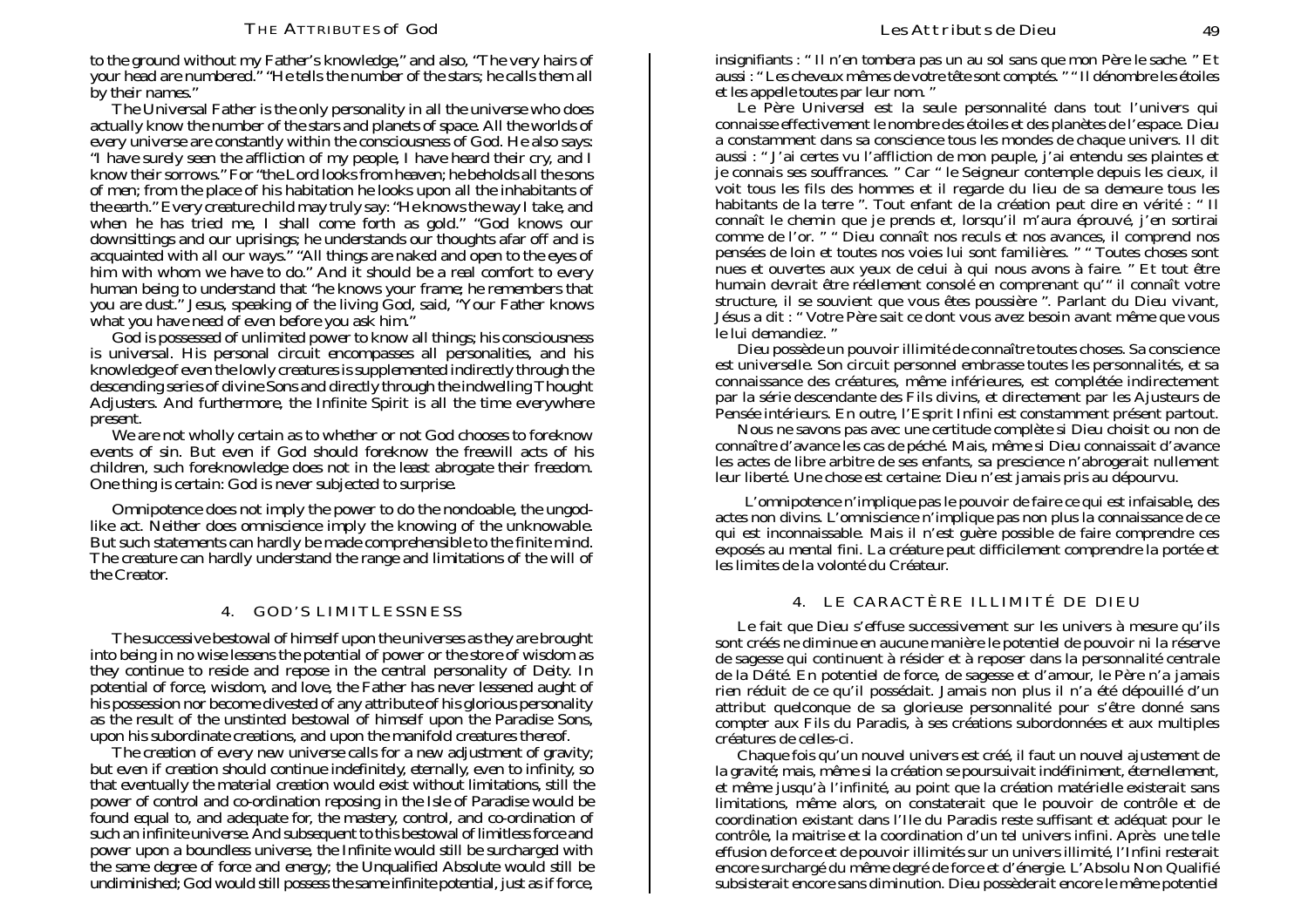energy, and power had never been poured forth for the endowment of universe upon universe.

And so with wisdom: The fact that mind is so freely distributed to the thinking of the realms in no wise impoverishes the central source of divine wisdom. As the universes multiply, and beings of the realms increase in number to the limits of comprehension, if mind continues without end to be bestowed upon these beings of high and low estate, still will God's central personality continue to embrace the same eternal, infinite, and all-wise mind.

The fact that he sends forth spirit messengers from himself to indwell the men and women of your world and other worlds in no wise lessens his ability to function as a divine and all-powerful spirit personality; and there is absolutely no limit to the extent or number of such spirit Monitors which he can and may send out. This giving of himself to his creatures creates a boundless, almost inconceivable future possibility of progressive and successive existences for these divinely endowed mortals. And this prodigal distribution of himself as these ministering spirit entities in no manner diminishes the wisdom and perfection of truth and knowledge which repose in the person of the all-wise, all-knowing, and all-powerful Father.

To the mortals of time there is a future, but God inhabits eternity. Even though I hail from near the very abiding place of Deity, I cannot presume to speak with perfection of understanding concerning the infinity of many of the divine attributes. Infinity of mind alone can fully comprehend infinity of existence and eternity of action.

Mortal man cannot possibly know the infinitude of the heavenly Father. Finite mind cannot think through such an absolute truth or fact. But this same finite human being can actually *feel*—literally experience—the full and undiminished impact of such an infinite Father's LOVE. Such a love can be truly experienced, albeit while quality of experience is unlimited, quantity of such an experience is strictly limited by the human capacity for spiritual receptivity and by the associated capacity to love the Father in return.

Finite appreciation of infinite qualities far transcends the logically limited capacities of the creature because of the fact that mortal man is made in the image of God—there lives within him a fragment of infinity. Therefore man's nearest and dearest approach to God is by and through love, for God is love. And all of such a unique relationship is an actual experience in cosmic sociology, the Creator-creature relationship—the Father-child affection.

## 5. THE FATHER'S SUPREME RULE

In his contact with the post-Havona creations, the Universal Father does not exercise his infinite power and final authority by direct transmittal but rather through his Sons and their subordinate personalities. And God does all this of his own free will. Any and all powers delegated, if occasion should arise, if it should become the choice of the divine mind, could be exercised direct; but, as a rule, such action only takes place as a result of the failure of the delegated personality to fulfill the divine trust. At such times and in the face of such default and within the limits of the reservation of divine power and potential, the Father does act independently and in accordance with the mandates of his own choice; and that choice is always one of unfailing perfection and infinite wisdom.

infini, exactement comme si sa force, son énergie et son pouvoir n'avaient jamais été répandus pour en doter univers après univers.

Il en est de même pour la sagesse. Le fait que le mental soit si largement distribué aux penseurs des royaumes n'appauvrit en aucune manière la source centrale de la sagesse divine. À mesure que les univers se multiplient et que le nombres d'êtres dans les royaumes s'accroit jusqu'aux limites de l'imaginable, le mental peut continuer à être attribué à ces êtres de rang supérieur ou d'humble condition. La personnalité centrale de Dieu n'en continuera pas moins à englober le même mental éternel, infini et parfaitement sage.

Le fait qu'il détache de lui-même des messagers spirituels pour habiter chez les hommes et les femmes de votre monde et des autres mondes ne diminue en rien sa capacité d'agir comme une personnalité spirituelle divine et toute-puissante. Il n'y a absolument aucune limite à la portée et au nombre des Moniteurs d'esprit que Dieu peut envoyer. Ce don de lui-même à ses créatures ouvre aux mortels ainsi divinement pourvus une possibilité future illimitée et quasi inconcevable d'existences successives et progressives. Et cette distribution prodigue de luimême sous l'aspect de ces entités spirituelles tutélaires ne diminue en rien la sagesse ni la perfection de vérité et de connaissance qui reposent dans la personne du Père omniscient, omnipotent et infiniment sage.

Pour les mortels du temps, il y a un avenir, mais Dieu habite l'éternité. Bien que je vienne des environs de l'endroit même où demeure la Déité, je ne saurais prétendre parler avec une compréhension parfaite du caractère infini de beaucoup d'attributs divins. Seule l'infinité de mental peut pleinement comprendre l'infinité d'existence et l'éternité d'action.

Les hommes mortels n'ont absolument pas la possibilité de connaître l'infinitude du Père céleste. Le mental fini ne saurait concevoir entièrement un fait absolu ou une vérité absolue de cet ordre. Mais les mêmes êtres humains finis peuvent effectivement *ressentir*—littéralement éprouver—le plein impact non affaibli de cet AMOUR infini du Père. On peut vraiment faire l'expérience d'un tel amour, mais, tandis que la qualité de cette expérience est illimitée, sa quantité est strictement limitée par la capacité humaine de recevoir spirituellement et par la capacité associée d' aimer le Père en retour.

L'appréciation finie des qualités infinies transcende de loin les capacités limitées de logique des créatures, du fait que l'homme mortel est créé à l'image de Dieu et qu'un fragment de l'infinité vit en lui. Si donc l'homme veut s'approcher de Dieu aussi près et aussi affectueusement que possible, il doit le faire par l'amour, car Dieu est amour. La totalité de cette relation réciproque unique est une expérience actuelle de sociologie cosmique, les rapports de Créateur à créature—l'affection entre Père et enfant.

## 5. LE GOUVERNEMENT SUPRÊME DU PÈRE

Dans ses contacts avec les créations postérieures à Havona, le Père Universel n'exerce pas son pouvoir infini et son autorité finale par transmission directe, mais plutôt par l'intermédiaire de ses Fils et des personnalités qui leur sont subordonnées. Et c'est de sa propre volonté que Dieu fait librement tout ceci. Si l'occasion se présentait et si le mental divin en faisait le choix, tout pouvoir délégué pourrait être exercé directement. Mais, en règle générale, une telle action ne prend place que si la personnalité déléguée n'a pas réussi à satisfaire entièrement la confiance divine. À ces moments-là, en face d'une telle défaillance et dans la limite de la réserve du pouvoir et du potentiel divins, le Père agit de son propre chef, en accord avec les commandements qu'il a lui-même choisis. Il manifeste toujours dans ce choix une perfection infaillible et une sagesse infinie.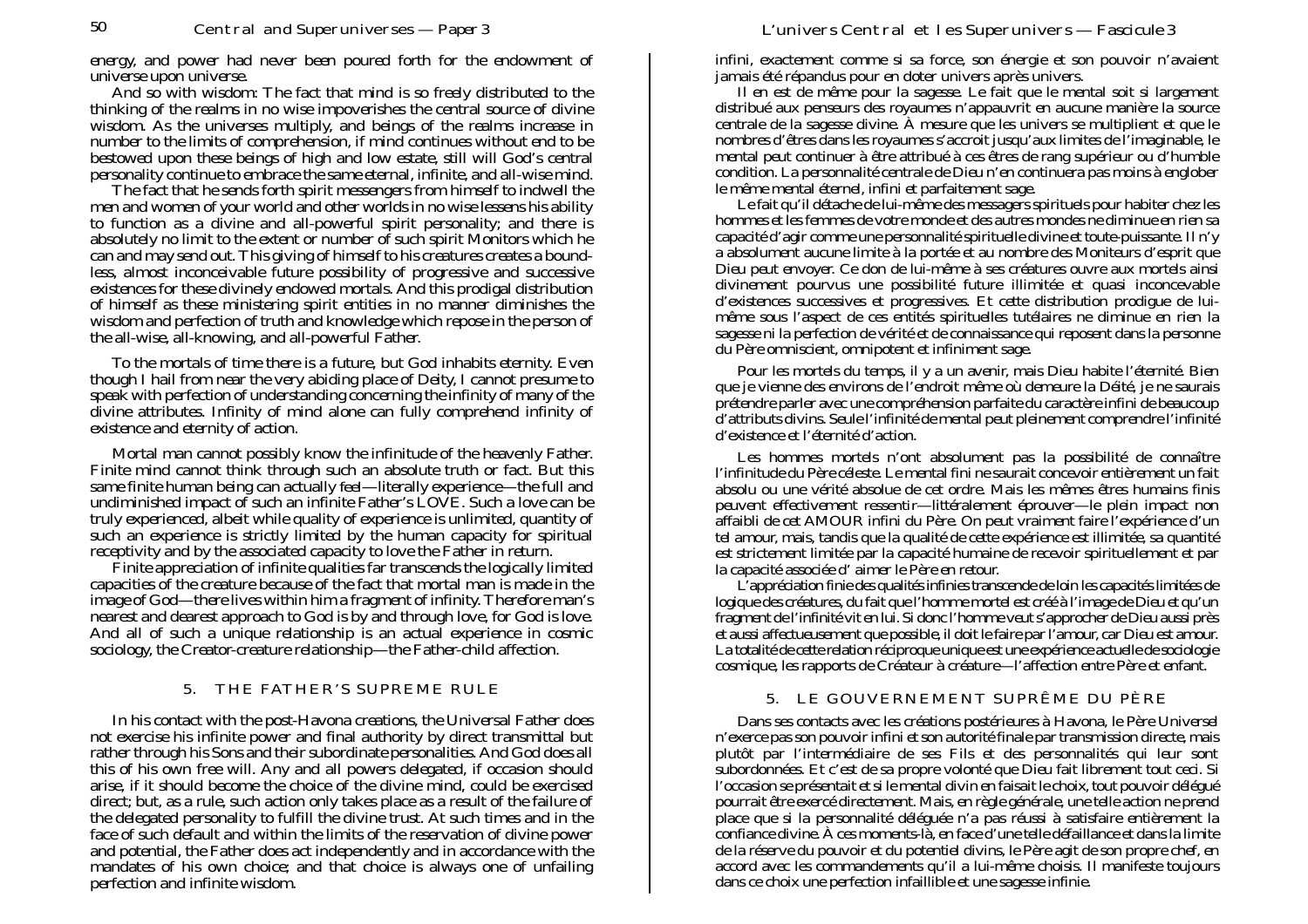The Father rules through his Sons; on down through the universe organization there is an unbroken chain of rulers ending with the Planetary Princes, who direct the destinies of the evolutionary spheres of the Father's vast domains. It is no mere poetic expression that exclaims: "The earth is the Lord's and the fullness thereof." "He removes kings and sets up kings." "The Most Highs rule in the kingdoms of men."

In the affairs of men's hearts the Universal Father may not always have his way; but in the conduct and destiny of a planet the divine plan prevails; the eternal purpose of wisdom and love triumphs.

Said Jesus: "My Father, who gave them to me, is greater than all; and no one is able to pluck them out of my Father's hand." As you glimpse the manifold workings and view the staggering immensity of God's well-nigh limitless creation, you may falter in your concept of his primacy, but you should not fail to accept him as securely and everlastingly enthroned at the Paradise center of all things and as the beneficent Father of all intelligent beings. There is but "one God and Father of all, who is above all and in all," "and he is before all things, and in him all things consist."

The uncertainties of life and the vicissitudes of existence do not in any manner contradict the concept of the universal sovereignty of God. All evolutionary creature life is beset by certain *inevitabilities.* Consider the following:

1. Is *courage*—strength of character—desirable? Then must man be reared in an environment which necessitates grappling with hardships and reacting to disappointments.

2. Is *altruism*—service of one's fellows—desirable? Then must life experience provide for encountering situations of social inequality.

3. Is *hope*—the grandeur of trust—desirable? Then human existence must constantly be confronted with insecurities and recurrent uncertainties.

4. Is *faith*—the supreme assertion of human thought—desirable? Then must the mind of man find itself in that troublesome predicament where it ever knows less than it can believe.

5. Is the *love of truth* and the willingness to go wherever it leads, desirable? Then must man grow up in a world where error is present and falsehood always possible.

6. Is *idealism*—the approaching concept of the divine—desirable? Then must man struggle in an environment of relative goodness and beauty, surroundings stimulative of the irrepressible reach for better things.

7. Is *loyalty*—devotion to highest duty—desirable? Then must man carry on amid the possibilities of betrayal and desertion. The valor of devotion to duty consists in the implied danger of default.

8. Is *unselfishness*—the spirit of self-forgetfulness—desirable? Then must mortal man live face to face with the incessant clamoring of an inescapable self for recognition and honor. Man could not dynamically choose the divine life if there were no self-life to forsake. Man could never lay saving hold on righteousness if there were no potential evil to exalt and differentiate the good by contrast.

9. Is *pleasure*—the satisfaction of happiness—desirable? Then must man live in a world where the alternative of pain and the likelihood of suffering are ever-present experiential possibilities.

#### Les Attributs de Dieu 51

Le Père gouverne par ses Fils. En descendant l'échelle hiérarchique de l'organisation universelle, on trouve une chaine ininterrompue de souverains se terminant par les Princes Planétaires qui dirigent les destinées des planètes évolutionnaires dans les immenses domaines du Père. Les exclamations suivantes ne sont pas seulement poétiques : " La terre appartient au Seigneur dans toute sa plénitude. " " Il renverse les rois et il élève les rois. " " Les Très Hauts règnent dans les royaumes des hommes. "

Dans les affaires concernant le coeur des hommes, il se peut que le Père Universel ne soit pas toujours suivi; mais, dans la conduite et la destinée d'une planète, c'est le plan divin qui prévaut ; le dessein éternel de sagesse et d'amour triomphe.

Jésus a dit : " Mon Père qui me les a donnés est plus grand que tous, et nul ne peut les arracher de la main de mon Père. " Tandis que vous jetez un coup d'oeil sur les oeuvres multiples de Dieu et contemplez la stupéfiante immensité de sa création à peu près illimitée, il se peut que vous hésitiez à concevoir sa primauté, mais vous ne devriez pas manquer d'accepter Dieu comme intronisé à perpétuité et en sécurité au centre paradisiaque de toutes choses et comme Père bienfaisant de tous les êtres intelligents. " Il n'y a qu'un seul Dieu et Père de tous, qui est au-dessus de tout et en tous. " " Il existe avant toutes choses et toutes choses subsistent en lui. "

Les incertitudes de la vie et les vicissitudes de l'existence ne contredisent en aucune manière le concept de la souveraineté universelle de Dieu. Toute vie d'une créature évolutionnaire est assaillie par certaines *inévitabilités*, dont voici des exemples :

1. *Le courage*—la force de caractère—est-il désirable ? Alors, il faut que l'homme soit élevé dans un environnement qui l'oblige à s'attaquer à de dures épreuves et à réagir aux désappointements.

2. *L'altruisme*—le service du prochain—est-il désirable ? Alors, il faut que l'expérience de la vie fasse rencontrer des situations d'inégalité sociale.

3. *L'espoir*—la noblesse de la confiance—est-il désirable ? Alors, il faut que l'existence humaine soit sans cesse confrontée aux incertitudes renouvelées et aux insécurités.

4. *La foi*—l'affirmation suprême de la pensée humaine—est-elle désirable ? Alors, il faut que le mental de l'homme se retrouve dans cette situation embarrassante où il en sait toujours moins que ce qu'il peut croire.

5. *L'amour de la vérit*é—avec l'acceptation de la suivre où qu'elle vous conduise—est-il désirable ? Alors, il faut que l'homme croisse dans un monde où l'erreur est présente et la fausseté toujours possible.

6. *L'idéalisme*—l'émergence du concept du divin—est-il désirable ? Alors, il faut que l'homme lutte dans un environnement de bonté et de beauté relatives, dans un cadre qui stimule la tendance irrépressible vers des choses meilleures.

7. *La loyaut*é—la dévotion au devoir supérieur—est-elle désirable ? Alors, il faut que l'homme poursuive son chemin parmi les possibilités de trahison et de désertion. La valeur de la dévotion au devoir implique le danger qui résulterait d'une défaillance.

8. *Le désintéressement*—l'esprit d'oubli de soi—est-il désirable ? Alors, il faut que l'homme mortel vive face à face avec les clameurs incessantes d'un moi qui demande inéluctablement reconnaissance et honneur. L'homme ne pourrait choisir dynamiquement la vie divine s'il n'y avait pas une vie du moi à délaisser. L'homme ne pourrait jamais faire jouer la droiture pour son salut s'il n'y avait pas de mal potentiel pour exalter et différencier le bien par contraste.

9. *Le plaisir*—la satisfaction du bonheur—est-il désirable ? Alors, il faut que l'homme vive dans un monde où l'alternative de la douleur et la probabilité de la souffrance soient des possibilités d'expérience toujours présentes.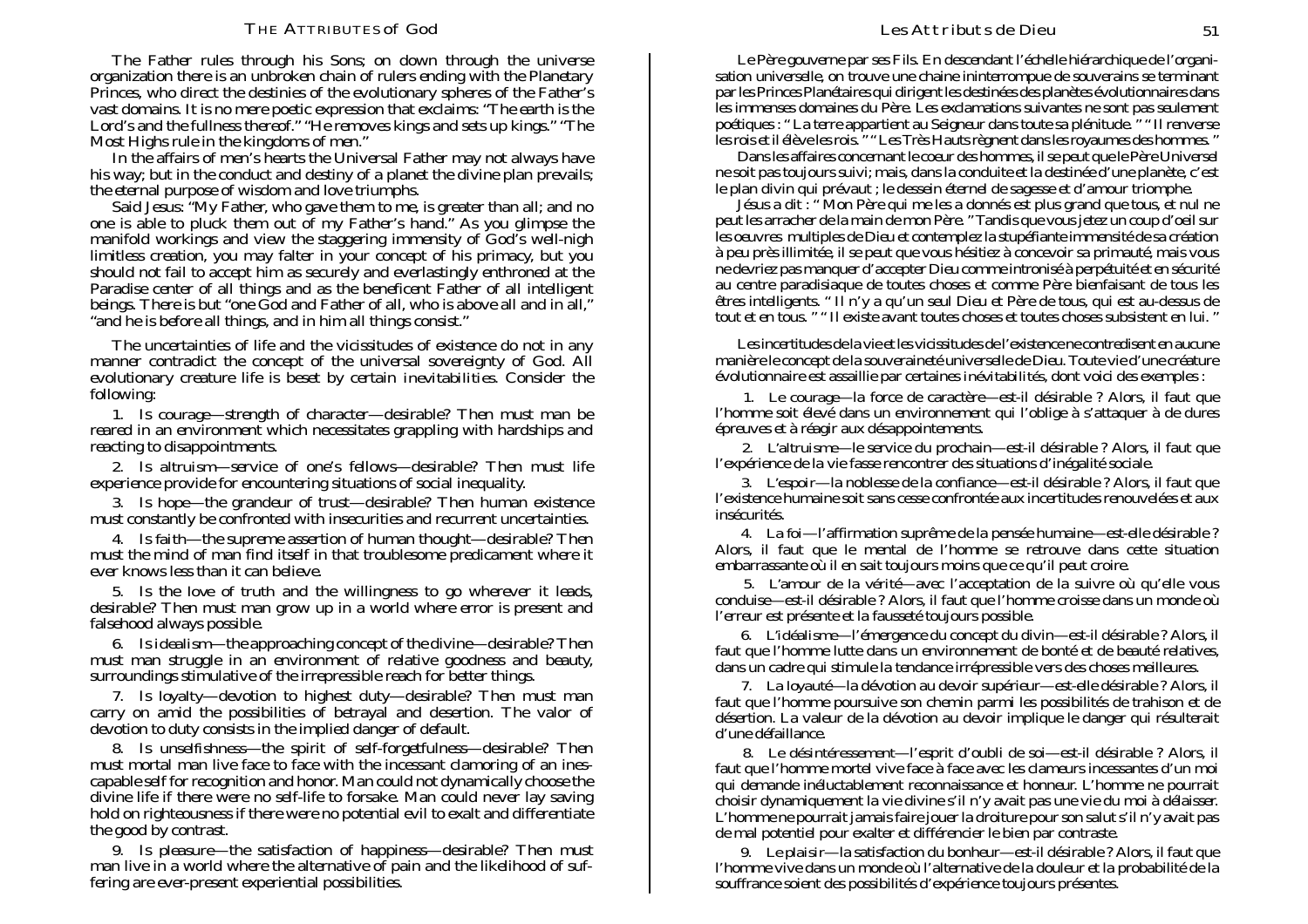Throughout the universe, every unit is regarded as a part of the whole. Survival of the part is dependent on co-operation with the plan and purpose of the whole, the wholehearted desire and perfect willingness to do the Father's divine will. The only evolutionary world without error (the possibility of unwise judgment) would be a world without *free* intelligence. In the Havona universe there are a billion perfect worlds with their perfect inhabitants, but evolving man must be fallible if he is to be free. Free and inexperienced mistaken judgment (evil) becomes sin only when the human will consciously endorses and knowingly embraces a deliberate immoral judgment.

The full appreciation of truth, beauty, and goodness is inherent in the perfection of the divine universe. The inhabitants of the Havona worlds do not require the potential of relative value levels as a choice stimulus; such perfect beings are able to identify and choose the good in the absence of all contrastive and thought-compelling moral situations. But all such perfect beings are, in moral nature and spiritual status, what they are by virtue of the fact of existence. They have experientially earned advancement only within their inherent status. Mortal man earns even his status as an ascension candidate by his own faith and hope. Everything divine which the human mind grasps and the human soul acquires is an experiential attainment; it is <sup>a</sup>*reality* of personal experience and is therefore a unique possession in contrast to the inherent goodness and righteousness of the inerrant personalities of Havona.

The creatures of Havona are naturally brave, but they are not courageous in the human sense. They are innately kind and considerate, but hardly altruistic in the human way. They are expectant of a pleasant future, but not hopeful in the exquisite manner of the trusting mortal of the uncertain evolutionary spheres. They have faith in the stability of the universe, but they are utter strangers to that saving faith whereby mortal man climbs from the status of an animal up to the portals of Paradise. They love the truth, but they know nothing of its soul-saving qualities. They are idealists, but they were born that way; they are wholly ignorant of the ecstasy of becoming such by exhilarating choice. They are loyal, but they have never experienced the thrill of wholehearted and intelligent devotion to duty in the face of temptation to default. They are unselfish, but they never gained such levels of experience by the magnificent conquest of a belligerent self. They enjoy pleasure, but they do not comprehend the sweetness of the pleasure escape from the pain potential.

#### 6. THE FATHER'S PRIMACY

With divine selflessness, consummate generosity, the Universal Father relinquishes authority and delegates power, but he is still primal; his hand is on the mighty lever of the circumstances of the universal realms; he has reserved all final decisions and unerringly wields the all-powerful veto scepter of his eternal purpose with unchallengeable authority over the welfare and destiny of the outstretched, whirling, and ever-circling creation.

The sovereignty of God is unlimited; it is the fundamental fact of all creation. The universe was not inevitable. The universe is not an accident, neither is it self-existent. The universe is a work of creation and is therefore wholly subject to the will of the Creator. The will of God is divine truth, living love; there-

Dans tout l'univers, chaque unité est considérée comme une partie du tout. La survie de la fraction dépend de la coopération avec le plan et l'intention du tout, du désir sincère et du parfait consentement de faire la divine volonté du Père. S'il y avait un monde évolutionnaire sans erreur, sans possibilité d'un jugement malavisé, ce serait un monde sans intelligence *libre.* Dans l'univers de Havona, il y a un milliard de mondes parfaits avec leurs habitants parfaits, mais il faut que l'homme en évolution soit faillible s'il doit être libre. Il est impossible qu'une intelligence libre et inexpérimentée soit uniformément sage à priori. La possibilité de jugement erroné (le mal) ne devient péché que si la volonté humaine endosse consciemment et adopte sciemment un jugement immoral intentionnel.

La pleine appréciation de la vérité, de la beauté et de la bonté est inhérente à la perfection de l'univers divin. Les habitants des mondes de Havona n'ont pas besoin du potentiel des niveaux de valeur relative pour stimuler leur choix. Ces êtres parfaits sont capables d'identifier et de choisir le bien en l'absence de toute situation morale faisant contraste et forçant à penser. Mais c'est en vertu du fait de leur existence que tous ces êtres parfaits possèdent leur nature morale et leur état spirituel. Ils n'ont gagné d'avancement par expérience qu'à l'intérieur des limites de leur statut inhérent, tandis que l'homme mortel gagne même son statut de candidat à l'ascension par sa propre foi et son propre espoir. Toutes les choses divines que le mental humain saisit et que l'âme humaine acquiert sont des aboutissements d'expérience. Ce sont des *réalités* d'expérience personnelle, donc des possessions uniques, contrairement à la bonté et à la droiture inhérentes aux personnalités infaillibles de Havona.

Les créatures de Havona sont naturellement braves, mais ne sont pas courageuses au sens humain. Elles sont nées aimables et pleines d'égards, mais ne sont guère altruistes à la manière humaine. Elles s'attendent à un avenir agréable, mais ne sont pas pleines d'espoir à la manière exquise des mortels confiants sur les sphères évolutionnaires incertaines. Elles ont foi dans la stabilité de l'univers, mais sont totalement étrangères à la foi salvatrice par laquelle un mortel s'élève du statut d'animal jusqu'aux portes du Paradis. Elles aiment la vérité, mais ne connaissent rien de sa qualité qui sauve les âmes. Elles sont idéalistes, mais sont nées ainsi; elles ignorent totalement l'extase de devenir telles par des choix exaltants. Elles sont loyales, mais n'ont jamais fait l'expérience de la vive émotion que provoque une dévotion sincère et intelligente au devoir en face des tentations de faillir. Elles sont désintéressées, mais n'ont jamais atteint ce niveau d'expérience par la magnifique victoire sur un moi belligérant. Elles ont du plaisir, mais ne comprennent pas la douceur d'échapper par le plaisir au potentiel de la douleur.

## 6. LA PRIMAUTÉ DU PÈRE

Avec un désintéressement divin et une générosité consommée, le Père Universel renonce à l'autorité et délègue le pouvoir, mais il reste primordial. Sa main est posée sur le puissant levier des circonstances dans les royaumes universels. Il s'est réservé toutes les décisions finales et manie infailliblement le tout-puissant sceptre du veto de son dessein éternel avec une autorité indiscutable sur le bienêtre et la destinée de la vaste création qui tourbillonne sur de perpétuelles orbites.

La souveraineté de Dieu est illimitée, elle est le fait fondamental de toute création. L'univers n'était pas inévitable. Il n'est ni un accident ni quelque chose qui existe en soi. L'univers est une oeuvre de création. Il est donc entièrement subordonné à la volonté du Créateur. La volonté de Dieu est la divine vérité,